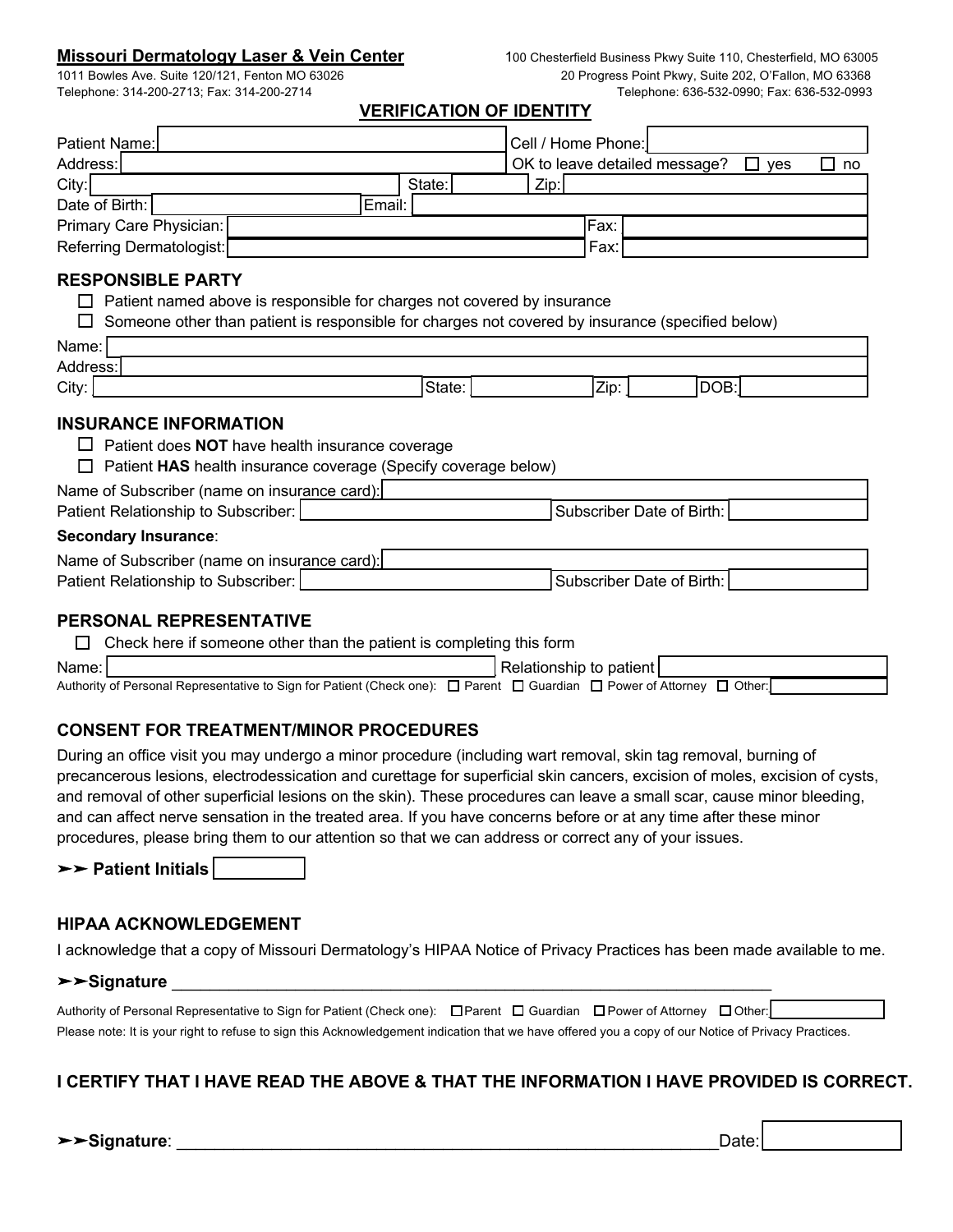| <b>Last Name:</b>                                                                                                                                                                                                           | <b>First Name:</b>                                                                                                                         | Date of Birth:                                                                                             |
|-----------------------------------------------------------------------------------------------------------------------------------------------------------------------------------------------------------------------------|--------------------------------------------------------------------------------------------------------------------------------------------|------------------------------------------------------------------------------------------------------------|
|                                                                                                                                                                                                                             | <b>HISTORY AND INTAKE FORM</b>                                                                                                             |                                                                                                            |
| Weight:<br>Height:                                                                                                                                                                                                          |                                                                                                                                            | Please note: Required for proper weight-based dosing of some medications.                                  |
| Past Medical History: (please check all that apply)                                                                                                                                                                         |                                                                                                                                            |                                                                                                            |
| <b>D</b> NONE<br>□<br>Anxiety<br>Arthritis<br>Asthma                                                                                                                                                                        | □ End-stage Kidney Disease<br>Epilepsy (seizures)<br>□<br>$\Box$ GERD (acid reflux)<br>Hearing loss<br>□                                   | Malignancy/Cancer<br>Ц<br>$\square$ Leukemia<br>$\square$ Lymphoma<br>□ Lung Cancer                        |
| Atrial fibrillation<br>□ Benign Prostate Enlargement<br>Cerebrovascular Accident (stroke)<br><b>COPD</b><br>0<br>Coronary Artery Disease (heart disease)                                                                    | Hepatitis<br>ப<br><b>High Blood Pressure</b><br>□<br><b>High Cholesterol</b><br>◻<br><b>HIV/AIDS</b><br>□<br>Hyperthyroid (high)<br>$\Box$ | □ Colon Cancer<br>□ Breast Cancer<br>□ Prostate Cancer<br>$\Box$ Other:<br><b>Radiation Treatment</b><br>ப |
| Depression<br><b>Diabetes</b><br>Joint Replacement: (specify joint & procedure date)                                                                                                                                        | Hypothyroid (low)<br>□<br>IBD (Crohn's/UC)<br>$\Box$<br>Immunosuppression<br>□                                                             | Systemic Lupus (SLE)<br>□<br>Defibrillator/Pacemaker<br>□<br>Cold sores/Fever blisters<br>$\Box$           |
| □ Organ Transplant: (specify type & procedure date)<br><b>D</b> Bone Marrow Transplant<br>$\Box$ OTHER                                                                                                                      |                                                                                                                                            |                                                                                                            |
| Skin Disease History: (please check all that apply)<br>$\Box$ Acne                                                                                                                                                          | Dry Skin<br>□                                                                                                                              | <b>Precancerous Moles</b><br>□                                                                             |
| <b>Actinic Keratoses</b><br>⊔<br><b>Basal Cell Skin Cancer</b><br>□<br><b>Blistering Sunburns</b><br>□                                                                                                                      | Eczema<br>□<br>Flaking or Itchy Scalp<br>Melanoma                                                                                          | □<br>Psoriasis<br>Squamous Cell Skin Cancer<br>□<br>Recurrent Staph/Skin Infection<br>$\Box$               |
| <b>OTHER</b><br>П.<br>Do you wear sunscreen?<br>Yes<br>п<br>Do you tan in a tanning salon?<br>Yes<br>Family history of melanoma?<br>Yes<br>Do you have a family history of other skin conditions?<br>If yes, please specify | If yes, what SPF?<br>No<br>□<br>No<br>□<br>If yes, which relative (s)?<br>□<br>No<br>Yes<br>No<br>0<br>□                                   |                                                                                                            |
| Medications: REQUIRED FIELD - please enter ALL current medications -                                                                                                                                                        | We do not have access to SSM or any other outside organization's medical charts                                                            |                                                                                                            |
|                                                                                                                                                                                                                             |                                                                                                                                            |                                                                                                            |
| Permission to upload your medication history into your chart if available electronically?<br>*Preferred Pharmacy*                                                                                                           | Phone:                                                                                                                                     | $\square$ No<br>$\Box$ Yes<br>ZIP:                                                                         |
| <b>Allergies:</b><br>$\Box$ Yes (specified below)                                                                                                                                                                           | $\Box$ No known drug allergies                                                                                                             |                                                                                                            |
| Smoking:<br>□ Current smoker<br>Vaccines: Date of most recent flu vaccination<br>Have you ever received a pneumonia vaccine?<br>Advance Directive: □ I do not have a living will                                            | □ Former smoker (Quit date:<br>П.<br>$\square$ Yes<br>No<br>□<br>$\Box$ I have a living will                                               | □ Never smoked<br>Elected not to be vaccinated                                                             |
| Power of Attorney Name:                                                                                                                                                                                                     |                                                                                                                                            |                                                                                                            |